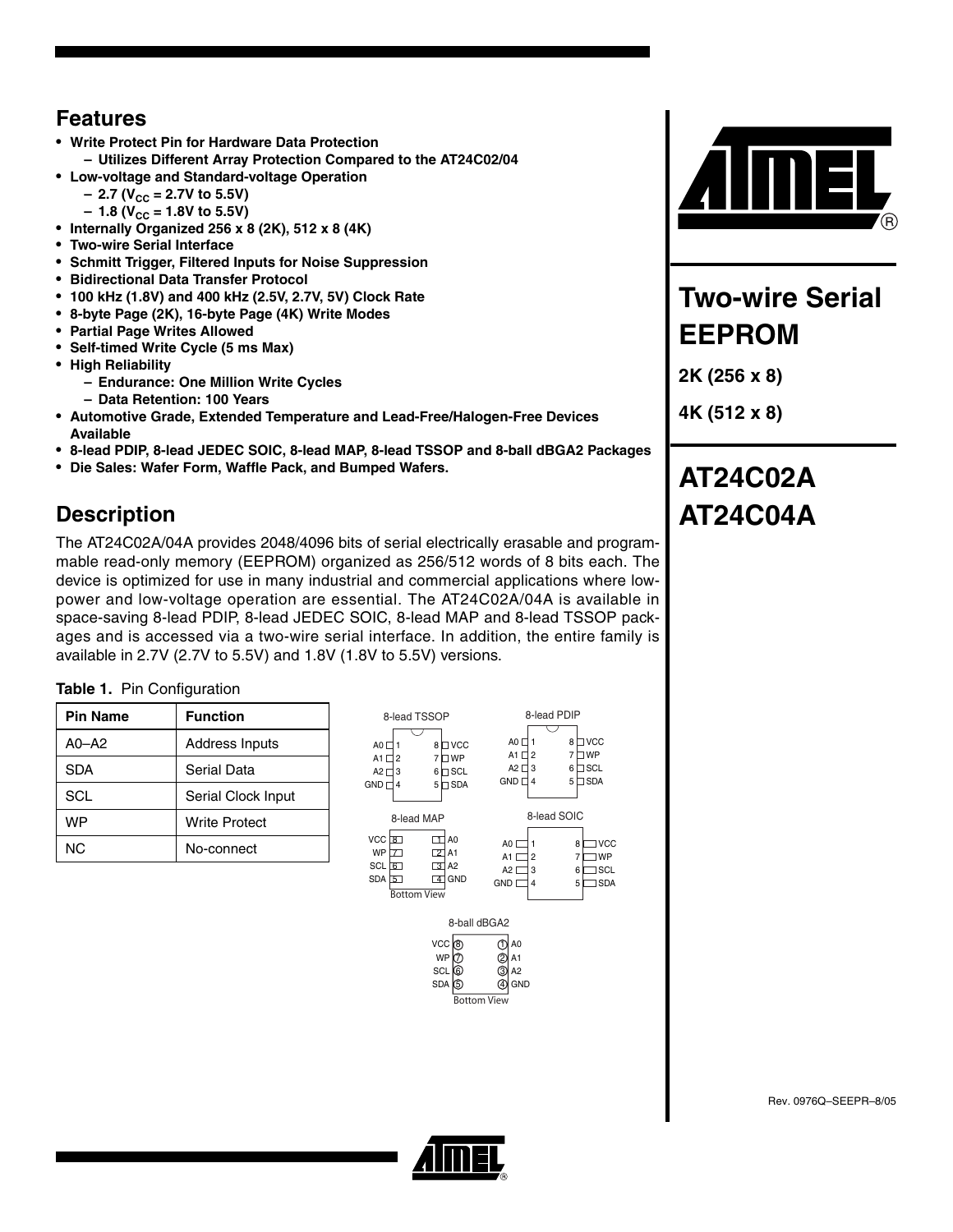

## **Absolute Maximum Ratings\***

| Voltage on Any Pin |
|--------------------|
|                    |
|                    |

\*NOTICE: Stresses beyond those listed under "Absolute Maximum Ratings" may cause permanent damage to the device. This is a stress rating only and functional operation of the device at these or any other conditions beyond those indicated in the operational sections of this specification is not implied. Exposure to absolute maximum rating conditions for extended periods may affect device reliability.





**Pin Description SERIAL CLOCK (SCL):** The SCL input is used to positive edge clock data into each EEPROM device and negative edge clock data out of each device.

> **SERIAL DATA (SDA):** The SDA pin is bidirectional for serial data transfer. This pin is open-drain driven and may be wire-ORed with any number of other open-drain or open collector devices.

> **DEVICE/PAGE ADDRESSES (A2, A1, A0):** The A2, A1 and A0 pins are device address inputs that must be hardwired for the AT24C02A. As many as eight 2K devices may be addressed on a single bus system. (Device addressing is discussed in detail under *Device Addressing,* [page 8\)](#page-7-0).

**<sup>2</sup> AT24C02A/04A**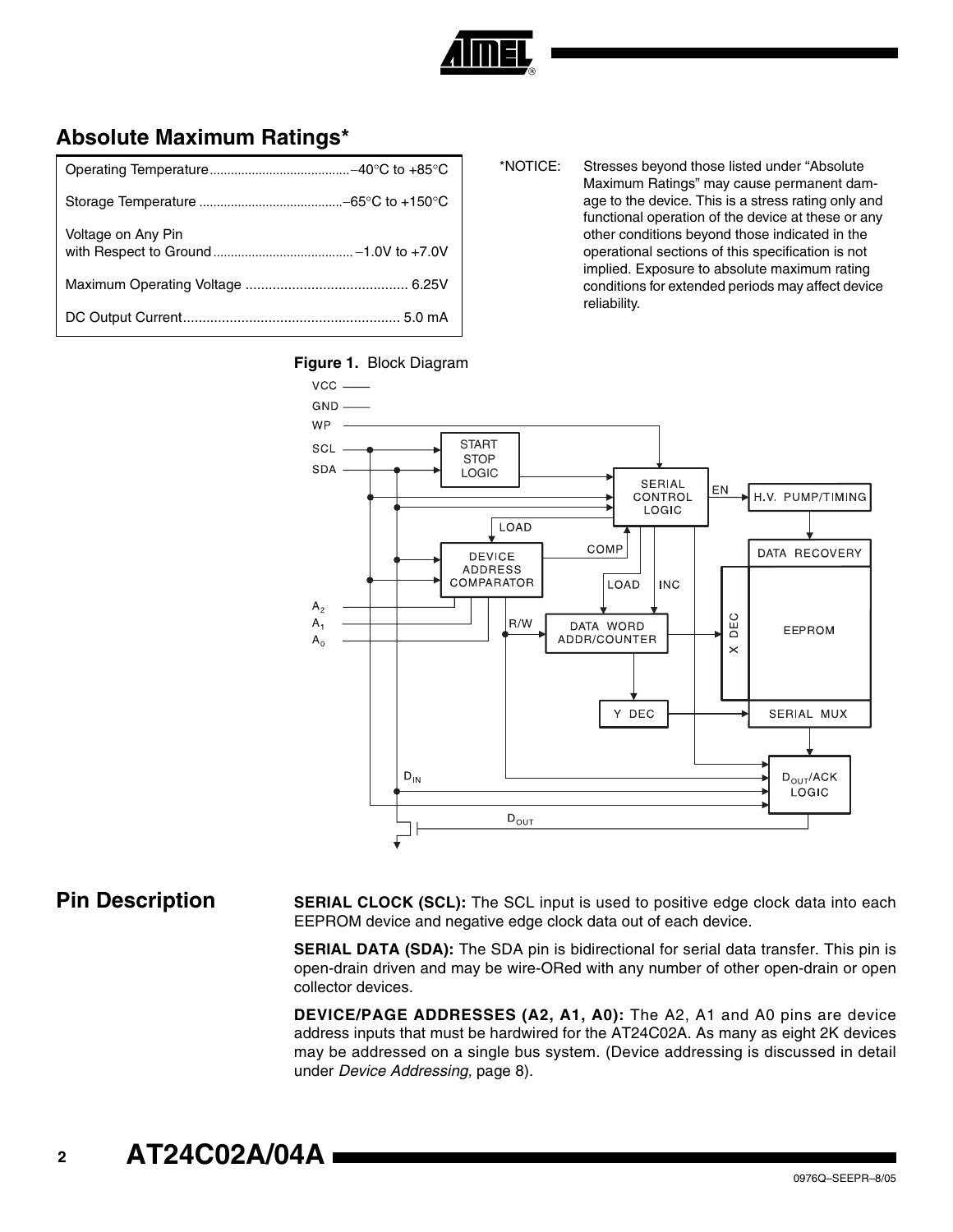The AT24C04A uses the A2 and A1 inputs for hardwire addressing, and a total of four 4K devices may be addressed on a single bus system. The A0 pin is a no-connect.

**WRITE PROTECT (WP):** The AT24C02A/04A have a WP pin that provides hardware data protection. The WP pin allows normal read/write operations when connected to ground (GND). When the WP pin is connected to  $V_{CC}$ , the write protection feature is enabled and operates as shown.

**Table 2.** Write Protect

|                      | <b>Part of the Array Protected</b> |                       |  |
|----------------------|------------------------------------|-----------------------|--|
| <b>WP Pin Status</b> | 24C02A                             | 24C04A                |  |
| At $V_{CC}$          | Upper Half (1K) Array              | Upper Half (2K) Array |  |
| At GND               | Normal Read/Write Operations       |                       |  |

## **Memory Organization AT24C02A, 2K SERIAL EEPROM:** The 2K is internally organized with 32 pages of 8 bytes each. Random word addressing requires an 8-bit data word address.

**AT24C04A, 4K SERIAL EEPROM:** The 4K is internally organized with 32 pages of 16 bytes each. Random word addressing requires a 9-bit data word address.

## Table 3. Pin Capacitance<sup>(1)</sup>

## Applicable over recommended operating range from  $T_{Al} = 25^{\circ}C$ , f = 1.0 MHz,  $V_{CC} = +1.8V$

| <b>Symbol</b>              | <b>Test Condition</b>                    | Max | Units | <b>Conditions</b> |
|----------------------------|------------------------------------------|-----|-------|-------------------|
| $v_{VQ}$                   | Input/Output Capacitance (SDA)           |     | рF    | $V_{VQ} = 0V$     |
| $\mathsf{v}_{\mathsf{IN}}$ | Input Capacitance $(A_0, A_1, A_2, SCL)$ |     | рF    | $V_{IN} = 0V$     |

Note: 1. This parameter is characterized and is not 100% tested.

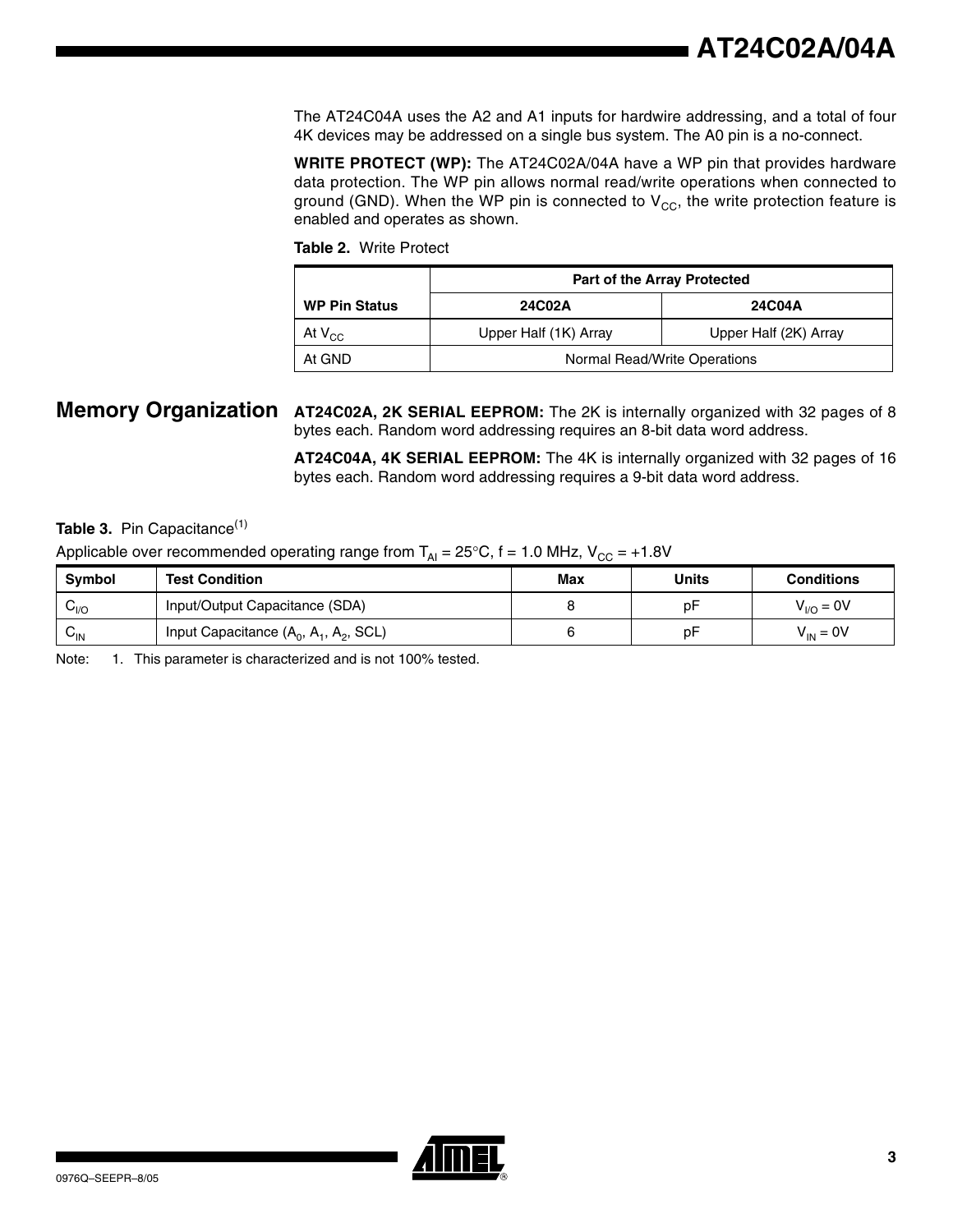

## **Table 4.** DC Characteristics

Applicable over recommended operating range from:  $T_{Al} = -40^{\circ}C$  to +85°C,  $V_{CC} = +1.8V$  to +5.5V (unless otherwise noted)

| Symbol          | <b>Parameter</b>                 | <b>Test Condition</b>           | Min            | <b>Typ</b> | <b>Max</b>            | <b>Units</b> |
|-----------------|----------------------------------|---------------------------------|----------------|------------|-----------------------|--------------|
| $V_{CC1}$       | Supply Voltage                   |                                 | 1.8            |            | 5.5                   | V            |
| $V_{CC2}$       | Supply Voltage                   |                                 | 2.5            |            | 5.5                   | $\vee$       |
| $V_{CC3}$       | Supply Voltage                   |                                 | 2.7            |            | 5.5                   | v            |
| $V_{CC4}$       | Supply Voltage                   |                                 | 4.5            |            | 5.5                   | V            |
| $I_{\rm CC}$    | Supply Current $V_{CC} = 5.0V$   | READ at 100 kHz                 |                | 0.4        | 1.0                   | mA           |
| $I_{\rm CC}$    | Supply Current $V_{CC} = 5.0V$   | WRITE at 100 kHz                |                | 2.0        | 3.0                   | mA           |
| $I_{SB1}$       | Standby Current $V_{CC} = 1.8V$  | $V_{IN}$ = $V_{CC}$ or $V_{SS}$ |                | 0.6        | 3.0                   | μA           |
| $I_{SB2}$       | Standby Current $V_{CC} = 2.5V$  | $V_{IN} = V_{CC}$ or $V_{SS}$   |                | 1.4        | 4.0                   | μA           |
| $I_{SB3}$       | Standby Current $V_{CC} = 2.7V$  | $V_{IN}$ = $V_{CC}$ or $V_{SS}$ |                | 1.6        | 4.0                   | μA           |
| $I_{SB4}$       | Standby Current $V_{CC} = 5.0V$  | $V_{IN}$ = $V_{CC}$ or $V_{SS}$ |                | 8.0        | 18.0                  | μA           |
| Ιu.             | Input Leakage Current            | $V_{IN}$ = $V_{CC}$ or $V_{SS}$ |                | 0.10       | 3.0                   | μA           |
| $I_{LO}$        | Output Leakage Current           | $V_{OUIT} = V_{CC}$ or $V_{SS}$ |                | 0.05       | 3.0                   | μA           |
| $V_{IL}$        | Input Low Level (1)              |                                 | $-0.6$         |            | $V_{\text{CC}}$ x 0.3 | V            |
| $V_{\text{IH}}$ | Input High Level <sup>(1)</sup>  |                                 | $V_{CC}$ x 0.7 |            | $V_{\rm CC}$ + 0.5    | V            |
| $V_{OL2}$       | Output Low Level $V_{CC} = 3.0V$ | $I_{OL} = 2.1$ mA               |                |            | 0.4                   | $\vee$       |
| $V_{OL1}$       | Output Low Level $V_{CC} = 1.8V$ | $I_{OL} = 0.15$ mA              |                |            | 0.2                   | V            |

Note: 1.  $V_{\parallel}$  min and  $V_{\parallel H}$  max are reference only and are not tested.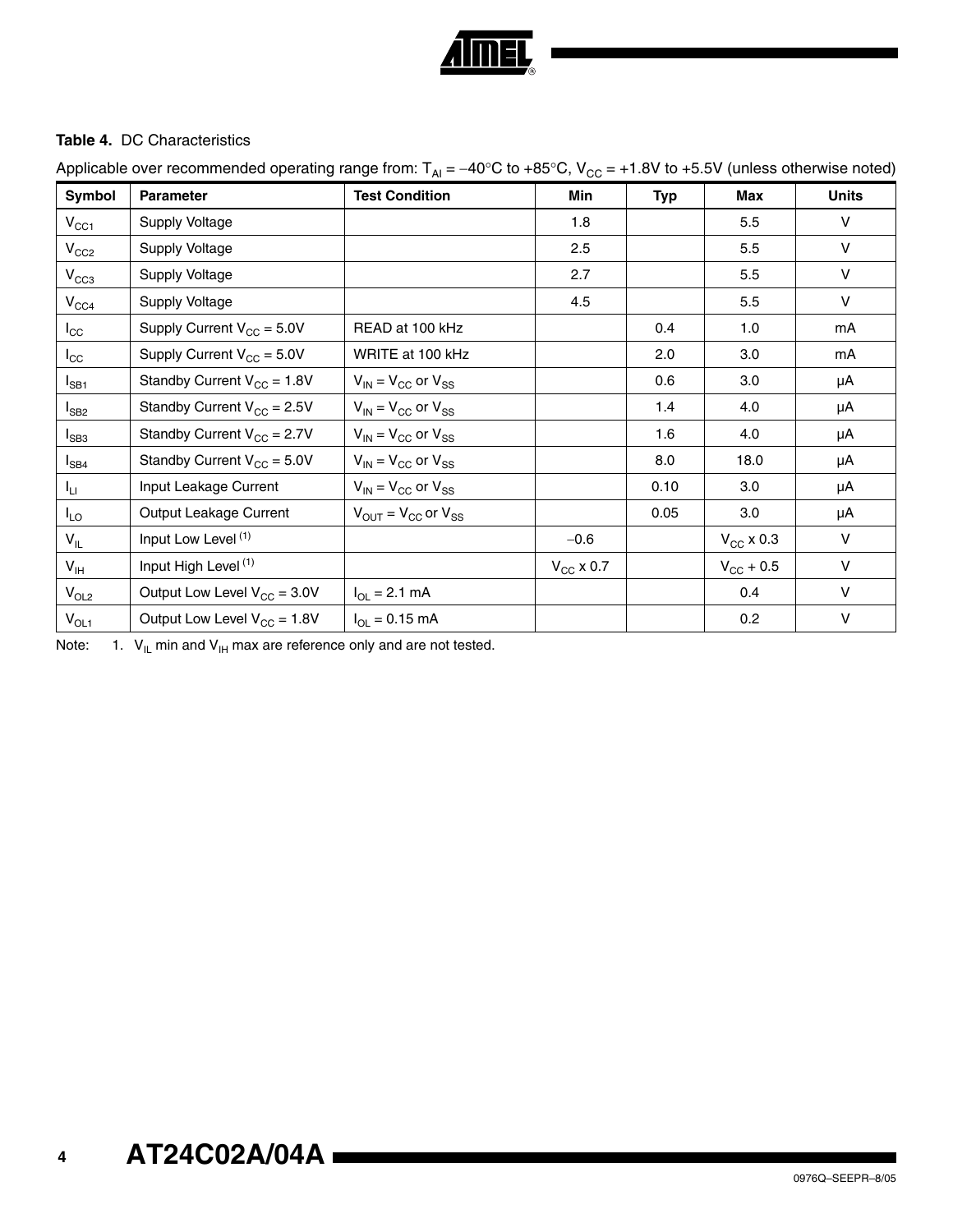## **Table 5.** AC Characteristics

Applicable over recommended operating range from  $T_{Al} = -40^{\circ}$ C to +85°C, V<sub>CC</sub> = +1.8V to +5.5V, CL = 1 TTL Gate and 100 pF (unless otherwise noted)

|                          |                                                                                 | $1.8$ -volt |            | 2.5, 2.7, 5.0-volt |            |                     |
|--------------------------|---------------------------------------------------------------------------------|-------------|------------|--------------------|------------|---------------------|
| Symbol                   | <b>Parameter</b>                                                                | <b>Min</b>  | <b>Max</b> | Min                | <b>Max</b> | <b>Units</b>        |
| $f_{\rm SCL}$            | Clock Frequency, SCL                                                            |             | 100        |                    | 400        | kHz                 |
| $t_{LOW}$                | Clock Pulse Width Low                                                           | 4.7         |            | 1.2                |            | μs                  |
| $t_{HIGH}$               | Clock Pulse Width High                                                          | 4.0         |            | 0.6                |            | μs                  |
| $t_{\rm I}$              | Noise Suppression Time <sup>(2)</sup>                                           |             | 100        |                    | 50         | ns                  |
| $t_{AA}$                 | Clock Low to Data Out Valid                                                     | 0.1         | 4.5        | 0.1                | 0.9        | μs                  |
| $t_{\mathsf{BUF}}$       | Time the bus must be free before<br>a new transmission can start <sup>(1)</sup> | 4.7         |            | 1.2                |            | μs                  |
| t <sub>HD.STA</sub>      | <b>Start Hold Time</b>                                                          | 4.0         |            | 0.6                |            | μs                  |
| $t_{\text{SU,STA}}$      | Start Set-up Time                                                               | 4.7         |            | 0.6                |            | μs                  |
| $t_{HD, DAT}$            | Data In Hold Time                                                               | $\Omega$    |            | $\mathbf{0}$       |            | μs                  |
| $t_{\text{SU.DAT}}$      | Data In Set-up Time                                                             | 200         |            | 100                |            | ns                  |
| $t_{\mathsf{R}}$         | Inputs Rise Time <sup>(1)</sup>                                                 |             | 1.0        |                    | 0.3        | μs                  |
| $t_{\rm F}$              | Inputs Fall Time <sup>(1)</sup>                                                 |             | 300        |                    | 300        | ns                  |
| $t_{\text{SUSTO}}$       | Stop Set-up Time                                                                | 4.7         |            | 0.6                |            | μs                  |
| $t_{DH}$                 | Data Out Hold Time                                                              | 100         |            | 50                 |            | ns                  |
| $t_{WR}$                 | Write Cycle Time                                                                |             | 5          |                    | 5          | ms                  |
| Endurance <sup>(1)</sup> | 5.0V, 25°C, Page Mode                                                           | 1M          |            | 1M                 |            | <b>Write Cycles</b> |

<span id="page-4-0"></span>Note: 1. This parameter is characterized and is not 100% tested.

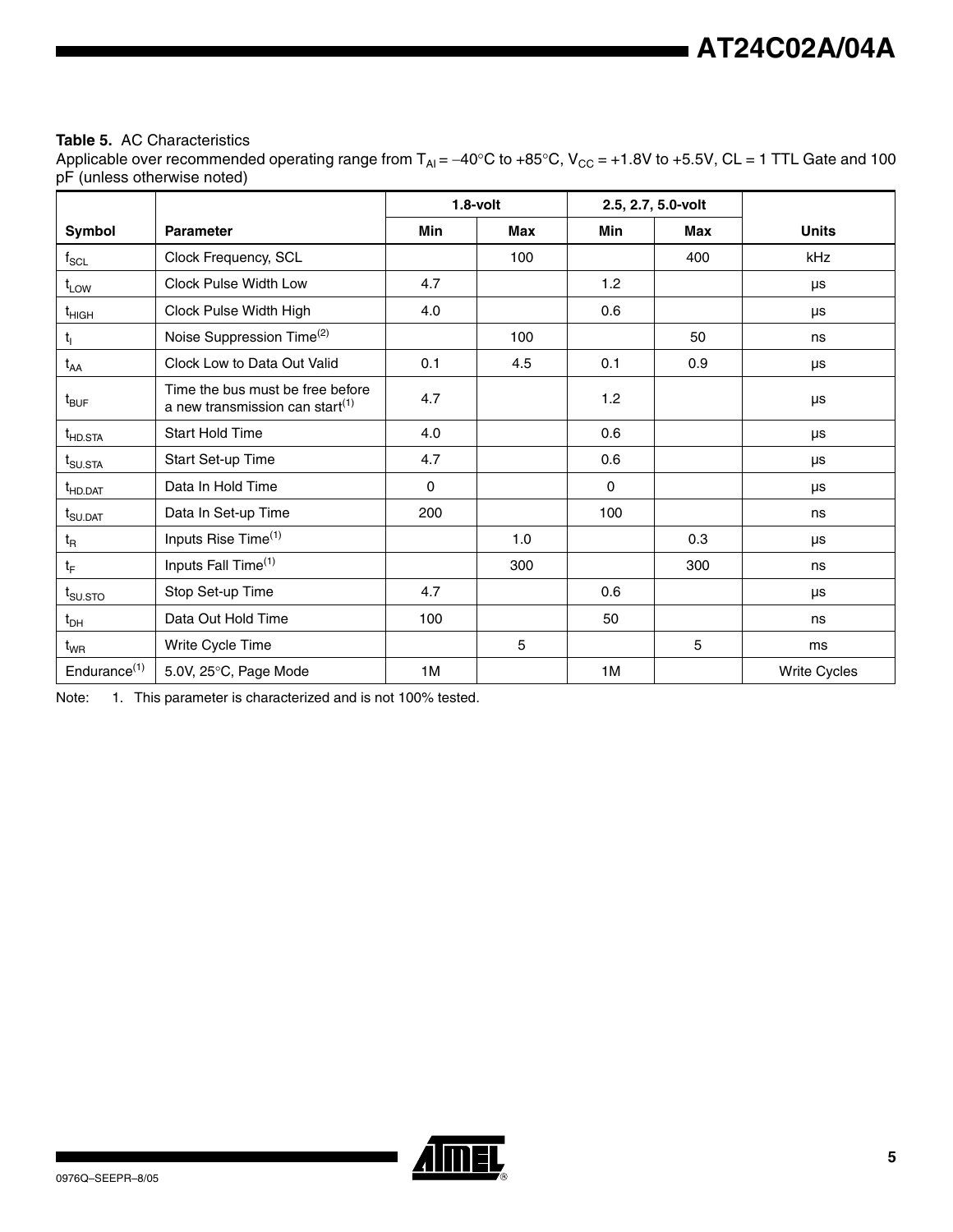

**Device Operation CLOCK and DATA TRANSITIONS:** The SDA pin is normally pulled high with an external device. Data on the SDA pin may change only during SCL low time periods (see [Figure 2](#page-5-0)). Data changes during SCL high periods will indicate a start or stop condition as defined below.

<span id="page-5-0"></span>





<span id="page-5-1"></span>



**STOP CONDITION:** A low-to-high transition of SDA with SCL high is a stop condition. After a read sequence, the stop command will place the EEPROM in a standby power mode (see [Figure 3\)](#page-5-1).

**ACKNOWLEDGE:** All addresses and data words are serially transmitted to and from the EEPROM in 8-bit words. The EEPROM sends a "0" to acknowledge that it has received each word. This happens during the ninth clock cycle.

**STANDBY MODE:** The AT24C02A/04A/08A/16A features a low-power standby mode that is enabled: (a) upon power-up and (b) after the receipt of the Stop bit and the completion of any internal operations.

**MEMORY RESET:** After an interruption in protocol, power loss or system reset, any two-wire part can be reset by following these steps:

- 1. Clock up to 9 cycles
- 2. Look for SDA high in each cycle while SCL is high
- 3. Create a start condition as SDA is high.

**<sup>6</sup> AT24C02A/04A**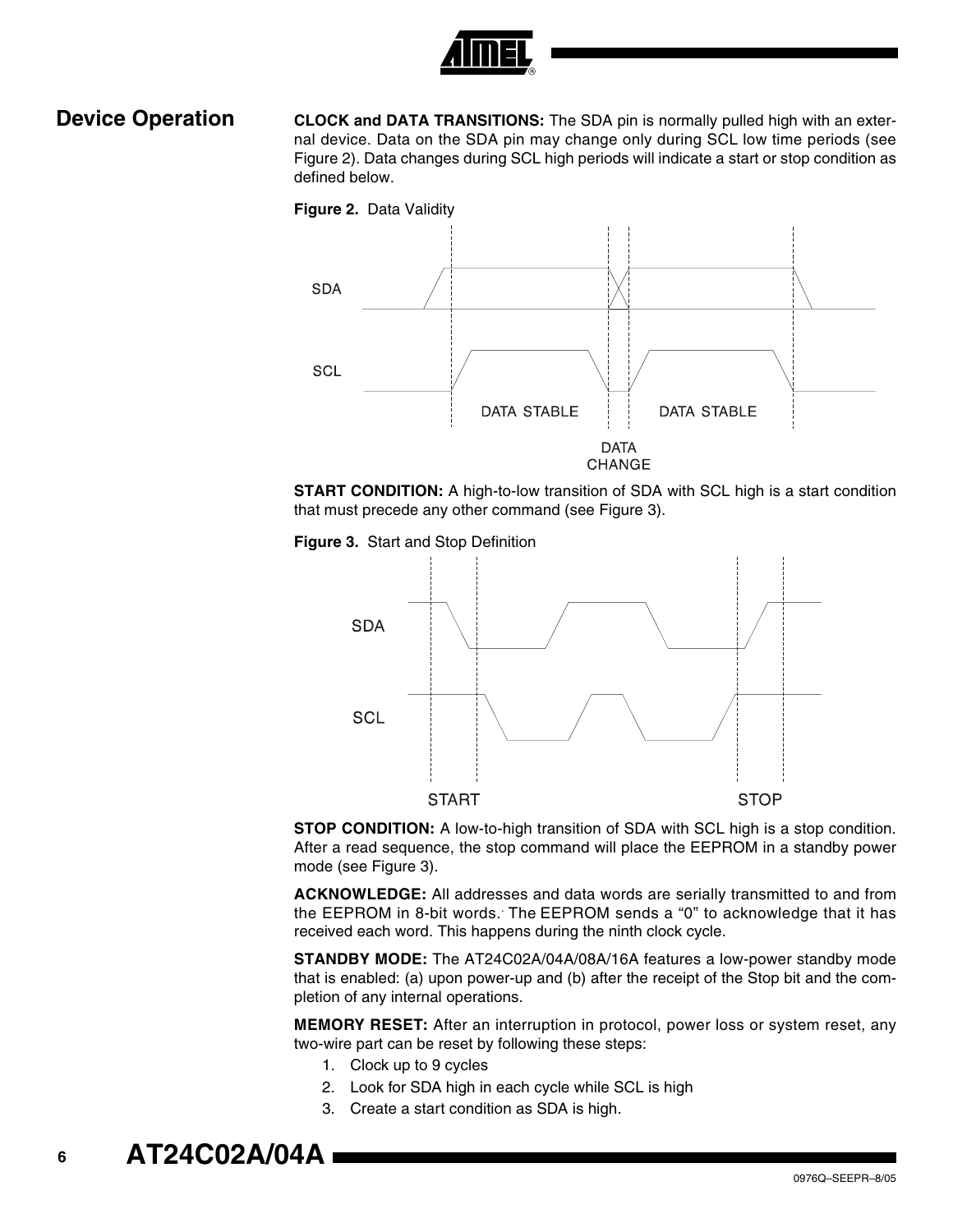## **Figure 4.** Bus Timing







WORDn

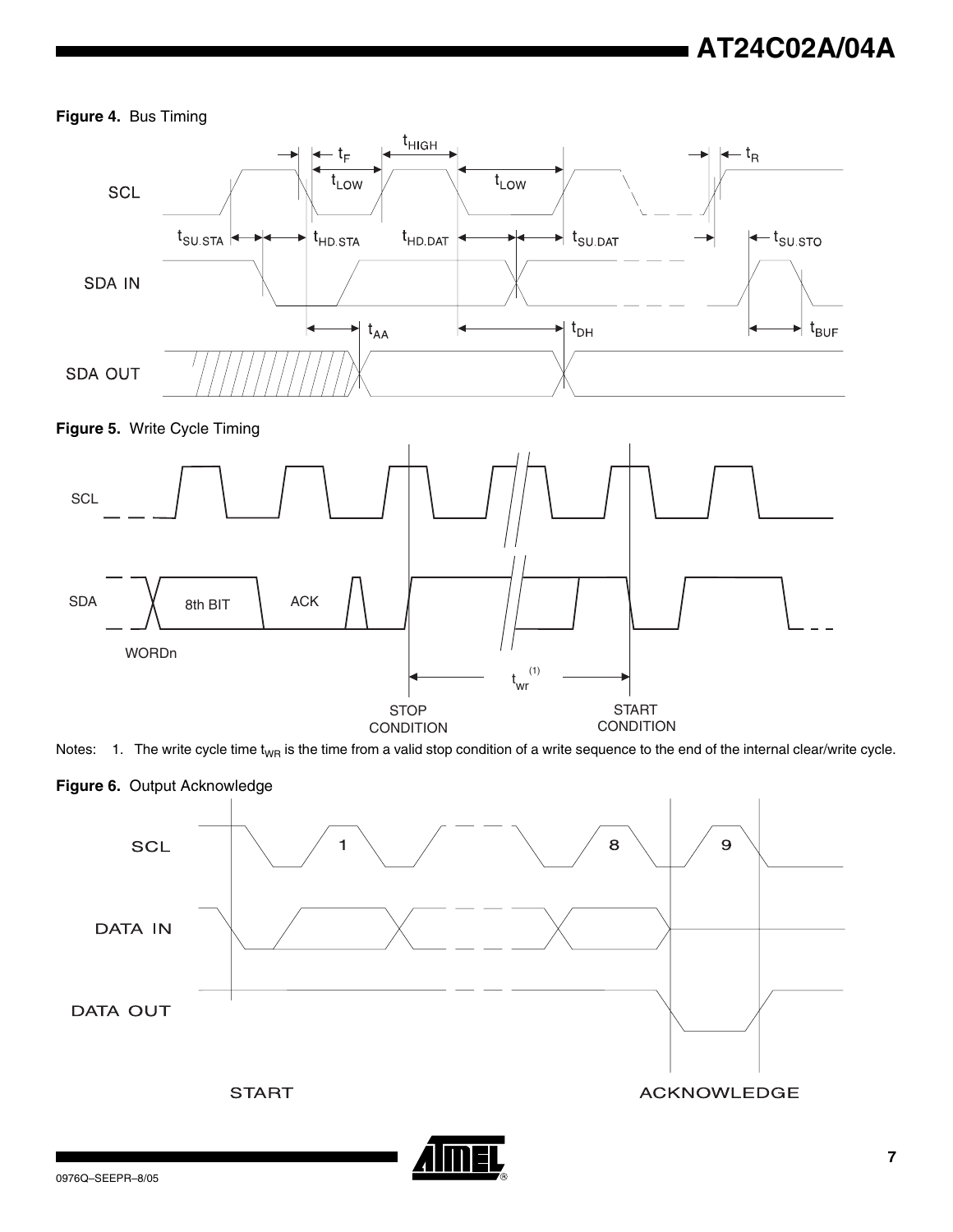

<span id="page-7-0"></span>**Device Addressing** The 2K and 4K EEPROM devices require an 8-bit device address word following a start condition to enable the chip for a read or write operation, as shown in Figure 7.





The device address word consists of a mandatory "1", "0" sequence for the first four most significant bits as shown. This is common to all the EEPROM devices.

The next three bits are the A2, A1 and A0 device address bits for the 2K EEPROM. These three bits must compare to their corresponding hardwired input pins.

The 4K EEPROM only uses the A2 and A1 device address bits with the third bit being a memory page address bit. The two device address bits must compare to their corresponding hardwired input pins. The A0 pin is no-connect.

The eighth bit of the device address is the read/write operation select bit. A read operation is initiated if this bit is high, and a write operation is initiated if this bit is low.

Upon a compare of the device address, the EEPROM will output a "0". If a compare is not made, the chip will return to a standby state.

**Write Operations BYTE WRITE:** A write operation requires an 8-bit data word address following the device address word and acknowledgement. Upon receipt of this address, the EEPROM will again respond with a "0" and then clock in the first 8-bit data word. Following receipt of the 8-bit data word, the EEPROM will output a "0" and the addressing device, such as a microcontroller, must terminate the write sequence with a stop condition. At this time, the EEPROM enters an internally-timed write cycle,  $t_{WR}$ , to the nonvolatile memory. All inputs are disabled during this write cycle, and the EEPROM will not respond until the write is complete, see Figure 8 on page 8.



**PAGE WRITE:** The 2K EEPROM is capable of an 8-byte page write, and the 4K device is capable of 16-byte page writes.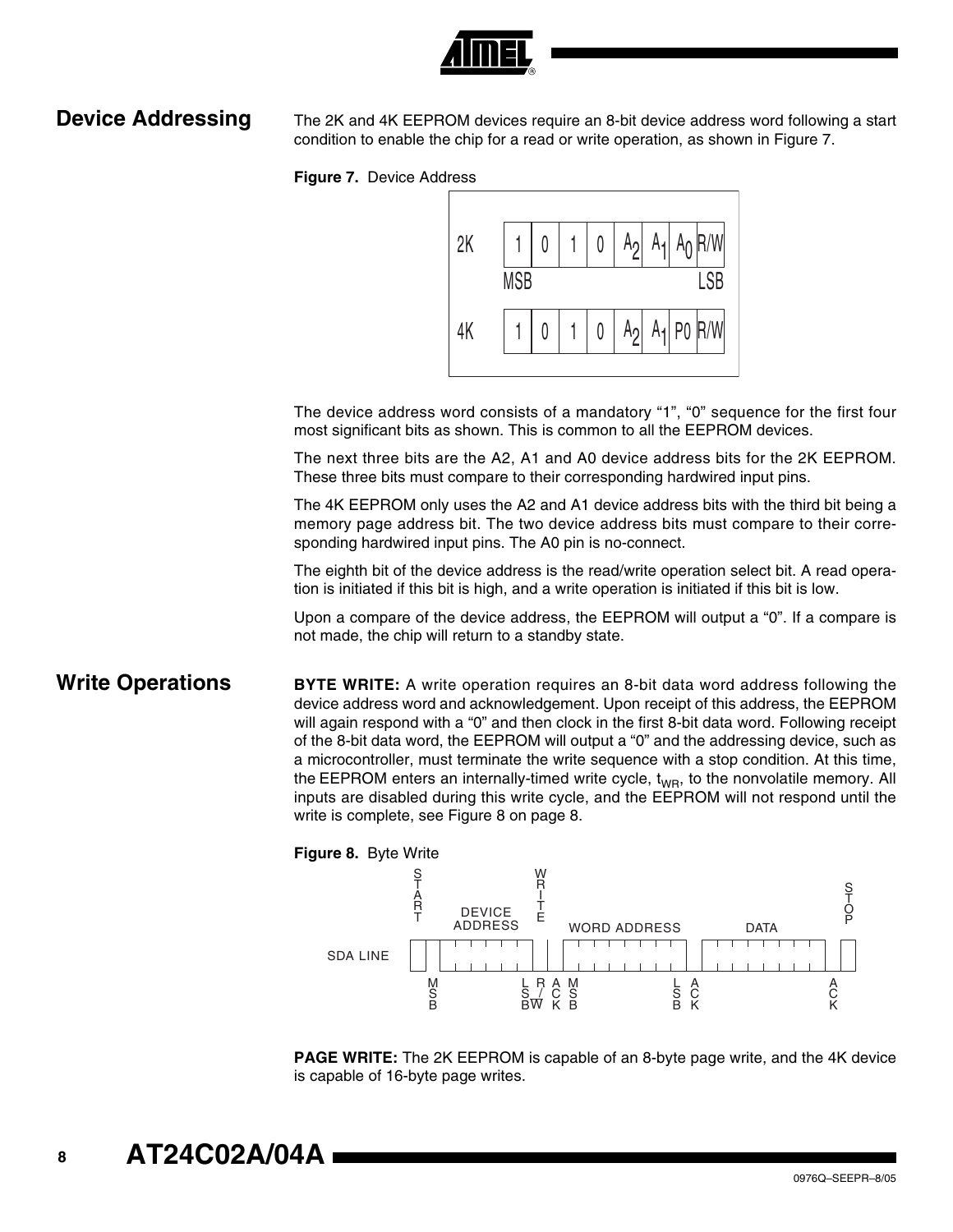A page write is initiated the same as a byte write, but the microcontroller does not send a stop condition after the first data word is clocked in. Instead, after the EEPROM acknowledges receipt of the first data word, the microcontroller can transmit up to seven (2K) or fifteen (4K) more data words. The EEPROM will respond with a "0" after each data word received. The microcontroller must terminate the page write sequence with a stop condition, see Figure 9.



The data word address lower three (2K) or four (4K) bits are internally incremented following the receipt of each data word. The higher data word address bits are not incremented, retaining the memory page row location. When the word address, internally generated, reaches the page boundary, the following byte is placed at the beginning of the same page. If more than eight (2K) or sixteen (4K) data words are transmitted to the EEPROM, the data word address will "roll over" and previous data will be overwritten.

**ACKNOWLEDGE POLLING:** Once the internally-timed write cycle has started and the EEPROM inputs are disabled, acknowledge polling can be initiated. This involves sending a start condition followed by the device address word. The read/write bit is representative of the operation desired. Only if the internal write cycle has completed will the EEPROM respond with a "0" allowing the read or write sequence to continue.

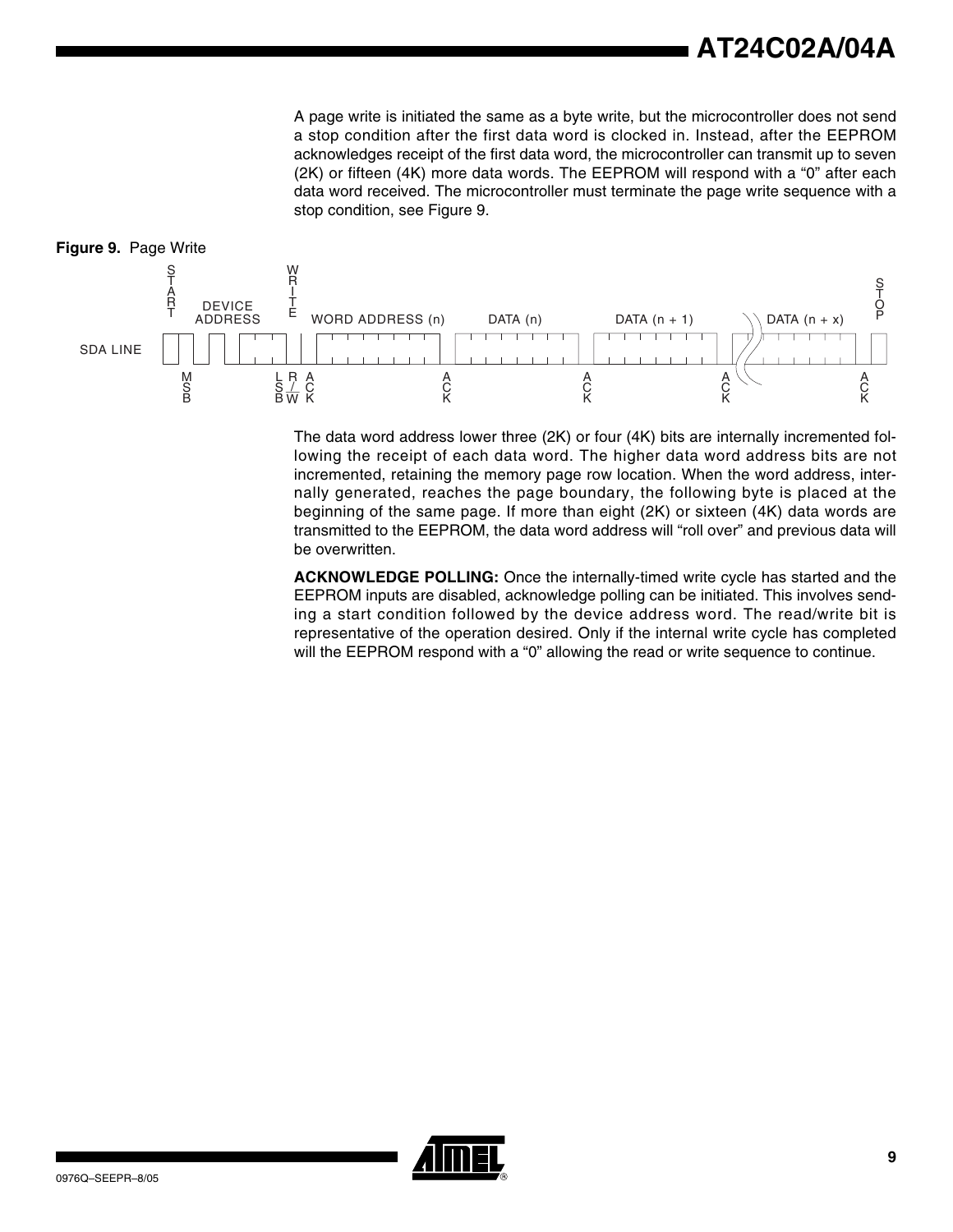

**Read Operations** Read operations are initiated the same way as write operations with the exception that the read/write select bit in the device address word is set to "1". There are three read operations: current address read, random address read and sequential read.

> **CURRENT ADDRESS READ:** The internal data word address counter maintains the last address accessed during the last read or write operation, incremented by one. This address stays valid between operations as long as the chip power is maintained. The address "roll over" during read is from the last byte of the last memory page to the first byte of the first page. The address "roll over" during write is from the last byte of the current page to the first byte of the same page.

> Once the device address with the read/write select bit set to "1" is clocked in and acknowledged by the EEPROM, the current address data word is serially clocked out. The microcontroller does not respond with an input "0" but does generate a following stop condition, see Figure 10.





**RANDOM READ:** A random read requires a "dummy" byte write sequence to load in the data word address. Once the device address word and data word address are clocked in and acknowledged by the EEPROM, the microcontroller must generate another start condition. The microcontroller now initiates a current address read by sending a device address with the read/write select bit high. The EEPROM acknowledges the device address and serially clocks out the data word. The microcontroller does not respond with a "0" but does generate a following stop condition, see Figure 11.





**SEQUENTIAL READ:** Sequential reads are initiated by either a current address read or a random address read. After the microcontroller receives a data word, it responds with an acknowledge. As long as the EEPROM receives an acknowledge, it will continue to increment the data word address and serially clock out sequential data words. When the memory address limit is reached, the data word address will "roll over" and the sequen-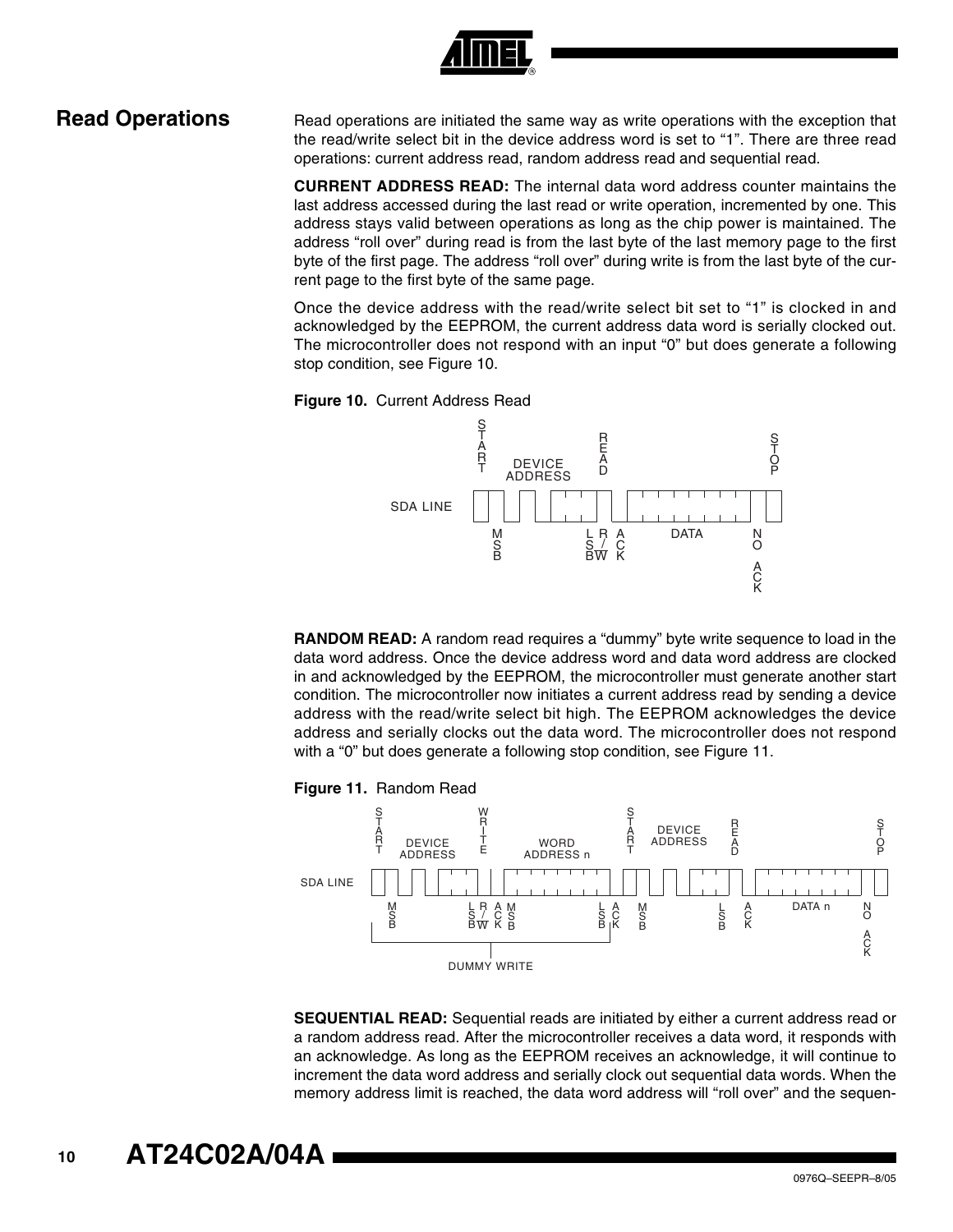tial read will continue. The sequential read operation is terminated when the microcontroller does not respond with a "0" but does generate a following stop condition, see [Figure 12](#page-10-0).

<span id="page-10-0"></span>

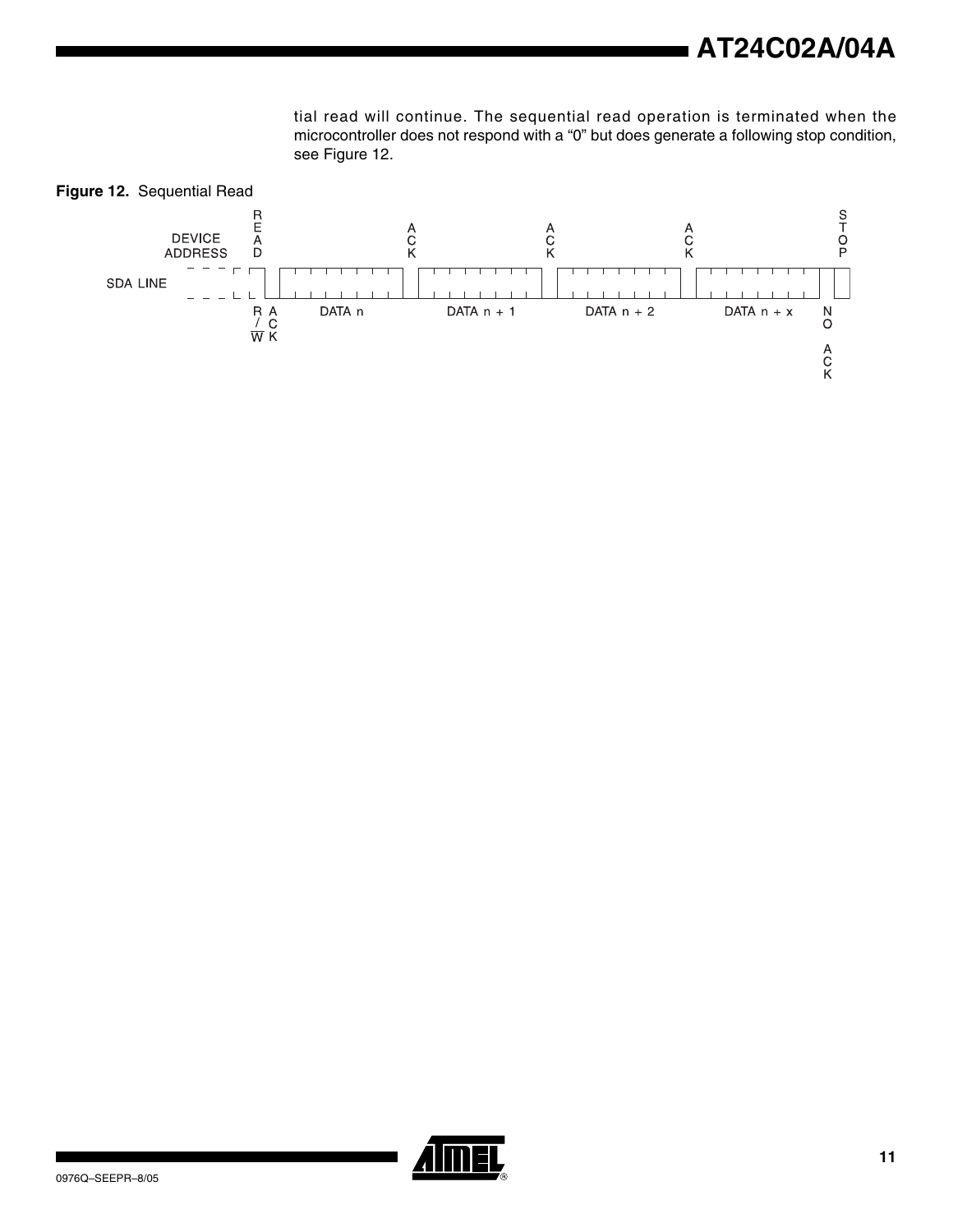

# **AT24C02A Ordering Information(1)**

| <b>Ordering Code</b>              | Package  | <b>Operation Range</b>                            |
|-----------------------------------|----------|---------------------------------------------------|
| AT24C02A-10PI-2.7                 | 8P3      |                                                   |
| AT24C02AN-10SI-2.7                | 8S1      | Industrial Temperature                            |
| AT24C02A-10TI-2.7                 | 8A2      | (–40°C to 85°C)                                   |
| AT24C02A-10PI-1.8                 | 8P3      |                                                   |
| AT24C02AN-10SI-1.8                | 8S1      | Industrial Temperature                            |
| AT24C02A-10TI-1.8                 | 8A2      | (–40°C to 85°C)                                   |
| AT24C02A-10PU-2.7 <sup>(2)</sup>  | 8P3      |                                                   |
| AT24C02A-10PU-1.8(2)              | 8P3      |                                                   |
| AT24C02AN-10SU-2.7 <sup>(2)</sup> | 8S1      |                                                   |
| AT24C02AN-10SU-1.8(2)             | 8S1      | Lead-free/Halogen-free/<br>Industrial Temperature |
| AT24C02A-10TU-2.7 <sup>(2)</sup>  | 8A2      | (–40°C to 85°C)                                   |
| AT24C02A-10TU-1.8(2)              | 8A2      |                                                   |
| AT24C02AY1-10YU-1.8(2)            | 8Y1      |                                                   |
| AT24C02AU3-10UU-1.8(2)            | 8U3-1    |                                                   |
| AT24C02A-W2.7-11 <sup>(3)</sup>   | Die Sale | Industrial Temperature                            |
| AT24C02A-W1.8-11 <sup>(3)</sup>   | Die Sale | $(-40^{\circ}$ C to 85 $^{\circ}$ C)              |

Notes: 1. For 2.7V devices used in the 4.5V to 5.5V range, please refer to performance values in the AC and DC characteristics table.

2. "U" designates Green Package + RoHS compliant

3. Available in waffle pack and wafer form; order as SL719 for wafer form. Bumped die available upon request. Please contact Serial EEPROM Marketing.

|            | Package Type                                                                              |  |  |
|------------|-------------------------------------------------------------------------------------------|--|--|
| 8P3        | 8-pin, 0.300" Wide, Plastic Dual Inline Package (PDIP)                                    |  |  |
| <b>8S1</b> | 8-lead, 0.150" Wide, Plastic Gull Wing Small Outline (JEDEC SOIC)                         |  |  |
| <b>8A2</b> | 8-lead, 4.4 mm Body, Plastic Thin Shrink Small Outline Package (TSSOP)                    |  |  |
| 8Y1        | 8-lead, 4.90 mm x 3.00 mm Body, Dual Footprint, Non-leaded, Miniature Array Package (MAP) |  |  |
| 8U3-1      | 8-ball, die Ball Grid Array Package (dBGA2)                                               |  |  |
|            | <b>Options</b>                                                                            |  |  |
| $-2.7$     | Low Voltage $(2.7V)$ to 5.5V)                                                             |  |  |
| $-1.8$     | Low Voltage (1.8V to 5.5V)                                                                |  |  |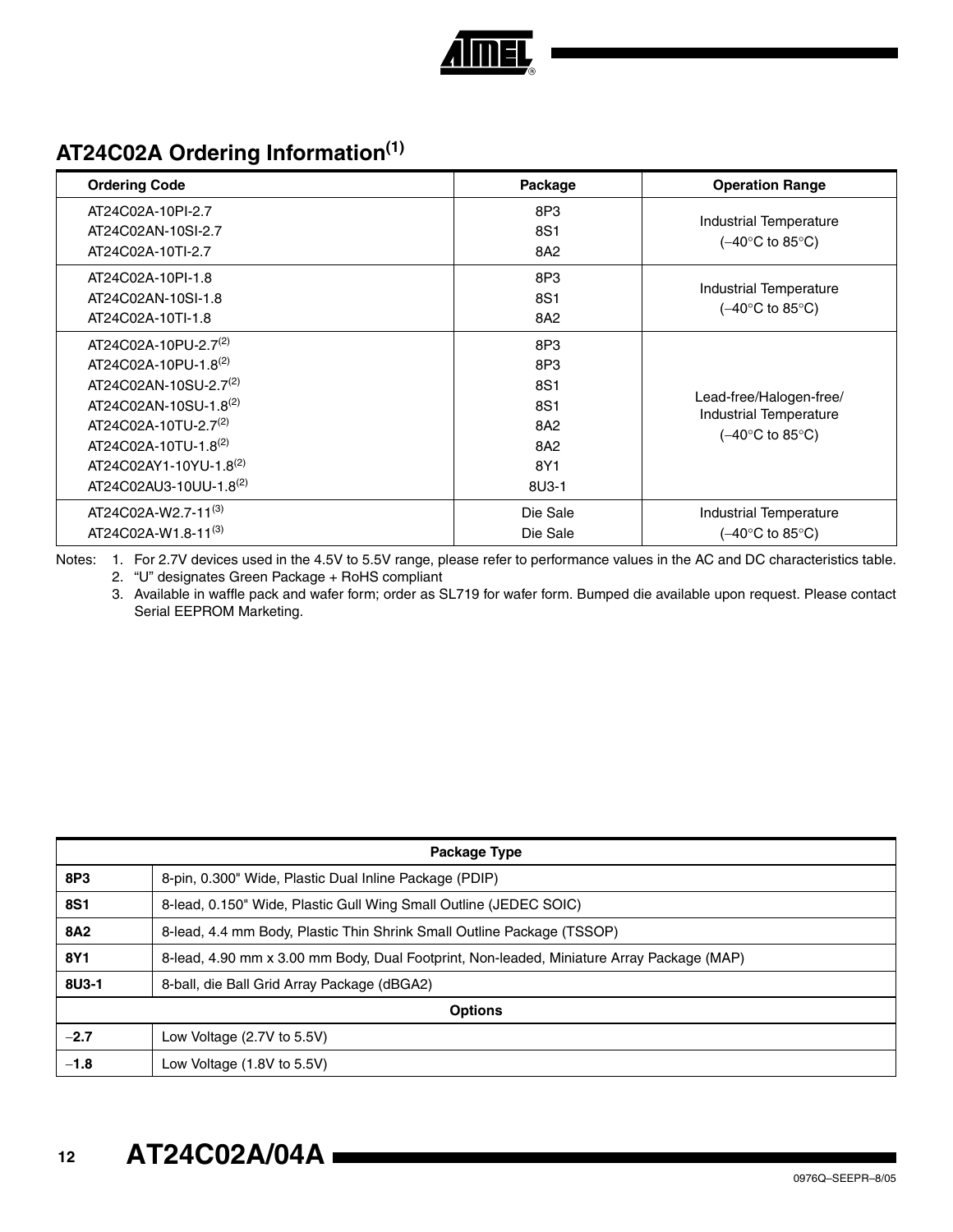# **AT24C04A Ordering Information(1)**

| <b>Ordering Code</b>              | Package         | <b>Operation Range</b>                                             |
|-----------------------------------|-----------------|--------------------------------------------------------------------|
| AT24C04A-10PI-2.7                 | 8P3             |                                                                    |
| AT24C04AN-10SI-2.7                | 8S1             | Industrial Temperature<br>$(-40^{\circ}C \text{ to } 85^{\circ}C)$ |
| AT24C04A-10TI-2.7                 | 8A2             |                                                                    |
| AT24C04A-10PI-1.8                 | 8P <sub>3</sub> |                                                                    |
| AT24C04AN-10SI-1.8                | 8S1             | Industrial Temperature                                             |
| AT24C04A-10TI-1.8                 | 8A2             | $(-40^{\circ}$ C to 85 $^{\circ}$ C)                               |
| AT24C04A-10PU-2.7 <sup>(2)</sup>  | 8P3             |                                                                    |
| AT24C04A-10PU-1.8(2)              | 8P3             |                                                                    |
| AT24C04AN-10SU-2.7 <sup>(2)</sup> | 8S1             |                                                                    |
| AT24C04AN-10SU-1.8 <sup>(2)</sup> | 8S1             | Lead-free/Halogen-free/<br><b>Industrial Temperature</b>           |
| AT24C04A-10TU-2.7 <sup>(2)</sup>  | 8A2             | $(-40^{\circ}C \text{ to } 85^{\circ}C)$                           |
| AT24C04A-10TU-1.8 <sup>(2)</sup>  | 8A2             |                                                                    |
| AT24C04AY1-10YU-1.8(2)            | 8Y1             |                                                                    |
| AT24C04AU3-10UU-1.8(2)            | 8U3-1           |                                                                    |
| AT24C04A-W2.7-11 <sup>(3)</sup>   | Die Sale        | Industrial Temperature                                             |
| AT24C04A-W1.8-11 <sup>(3)</sup>   | Die Sale        | $(-40^{\circ}$ C to 85 $^{\circ}$ C)                               |

Notes: 1. For 2.7V devices used in the 4.5V to 5.5V range, please refer to performance values in the AC and DC characteristics table. 2. "U" designates Green Package + RoHS compliant

3. Available in waffle pack and wafer form; order as SL719 for wafer form. Bumped die available upon request. Please contact Serial EEPROM Marketing.

| Package Type |                                                                                           |  |  |
|--------------|-------------------------------------------------------------------------------------------|--|--|
| 8P3          | 8-pin, 0.300" Wide, Plastic Dual Inline Package (PDIP)                                    |  |  |
| <b>8S1</b>   | 8-lead, 0.150" Wide, Plastic Gull Wing Small Outline (JEDEC SOIC)                         |  |  |
| <b>8A2</b>   | 8-lead, 4.4 mm Body, Plastic Thin Shrink Small Outline Package (TSSOP)                    |  |  |
| 8Y1          | 8-lead, 4.90 mm x 3.00 mm Body, Dual Footprint, Non-leaded, Miniature Array Package (MAP) |  |  |
| 8U3-1        | 8-ball, die Ball Grid Array Package (dBGA2)                                               |  |  |
|              | <b>Options</b>                                                                            |  |  |
| $-2.7$       | Low Voltage (2.7V to 5.5V)                                                                |  |  |
| $-1.8$       | Low Voltage (1.8V to 5.5V)                                                                |  |  |

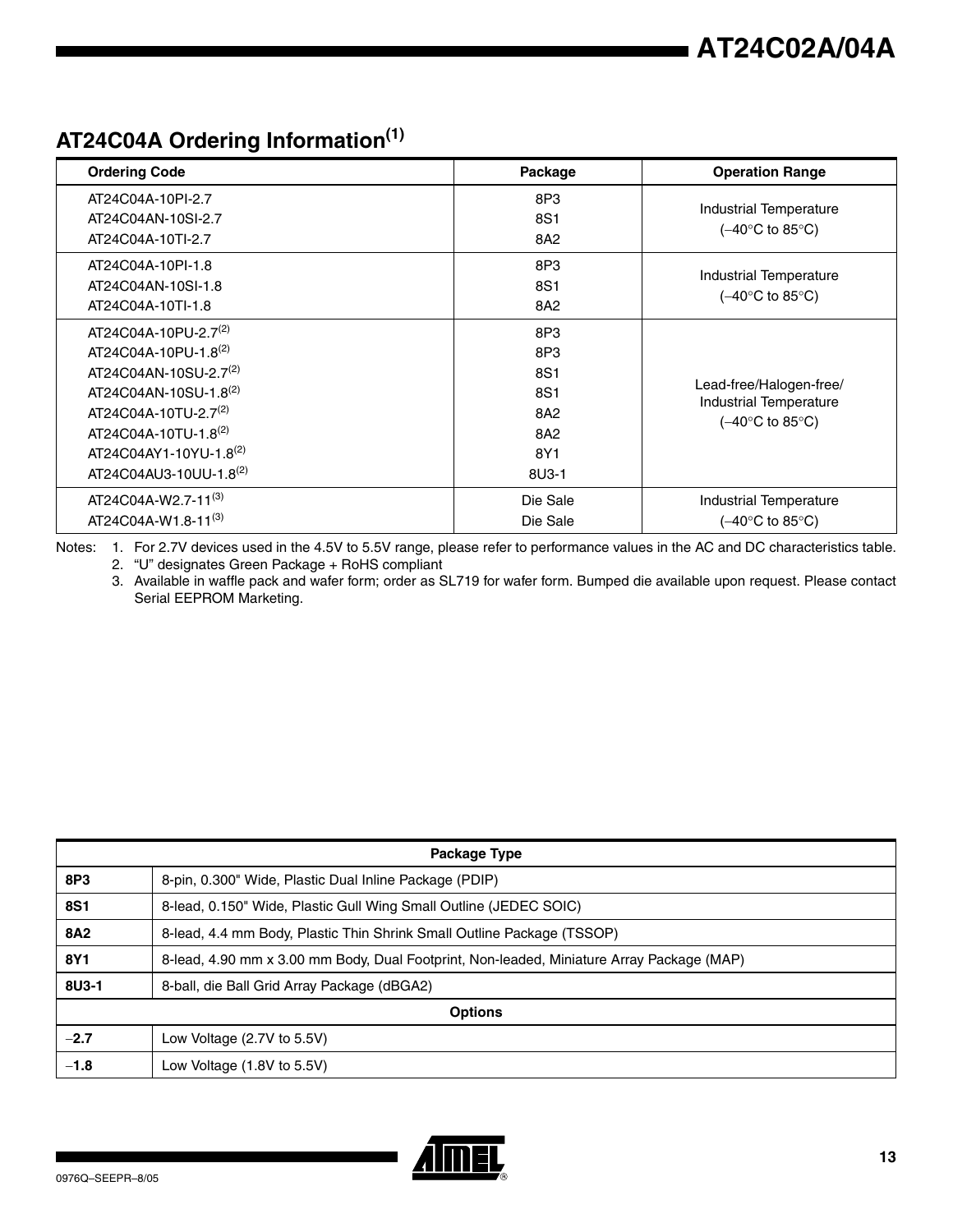

## **Packaging Information**

## **8P3 – PDIP**

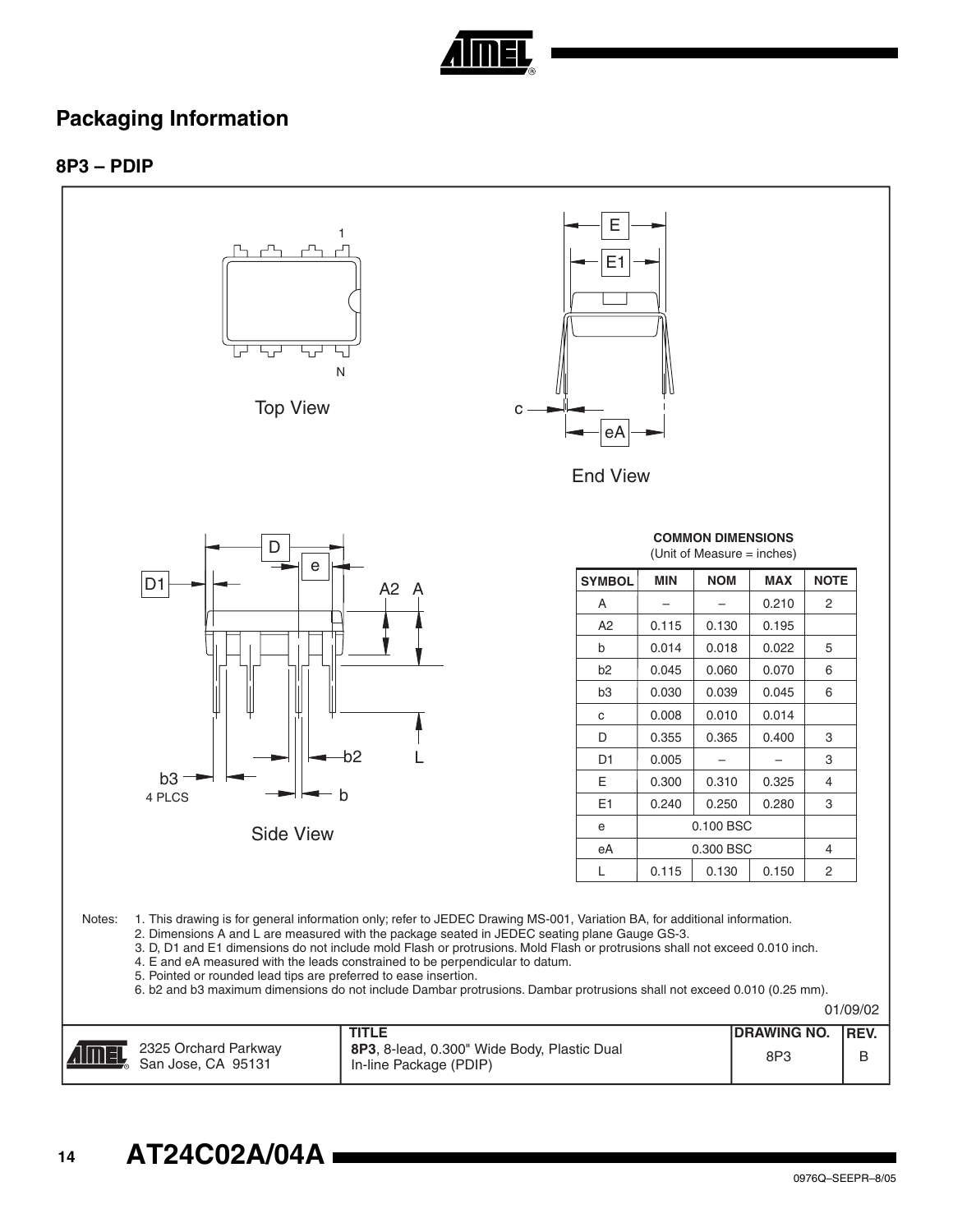## **8S1 – JEDEC SOIC**



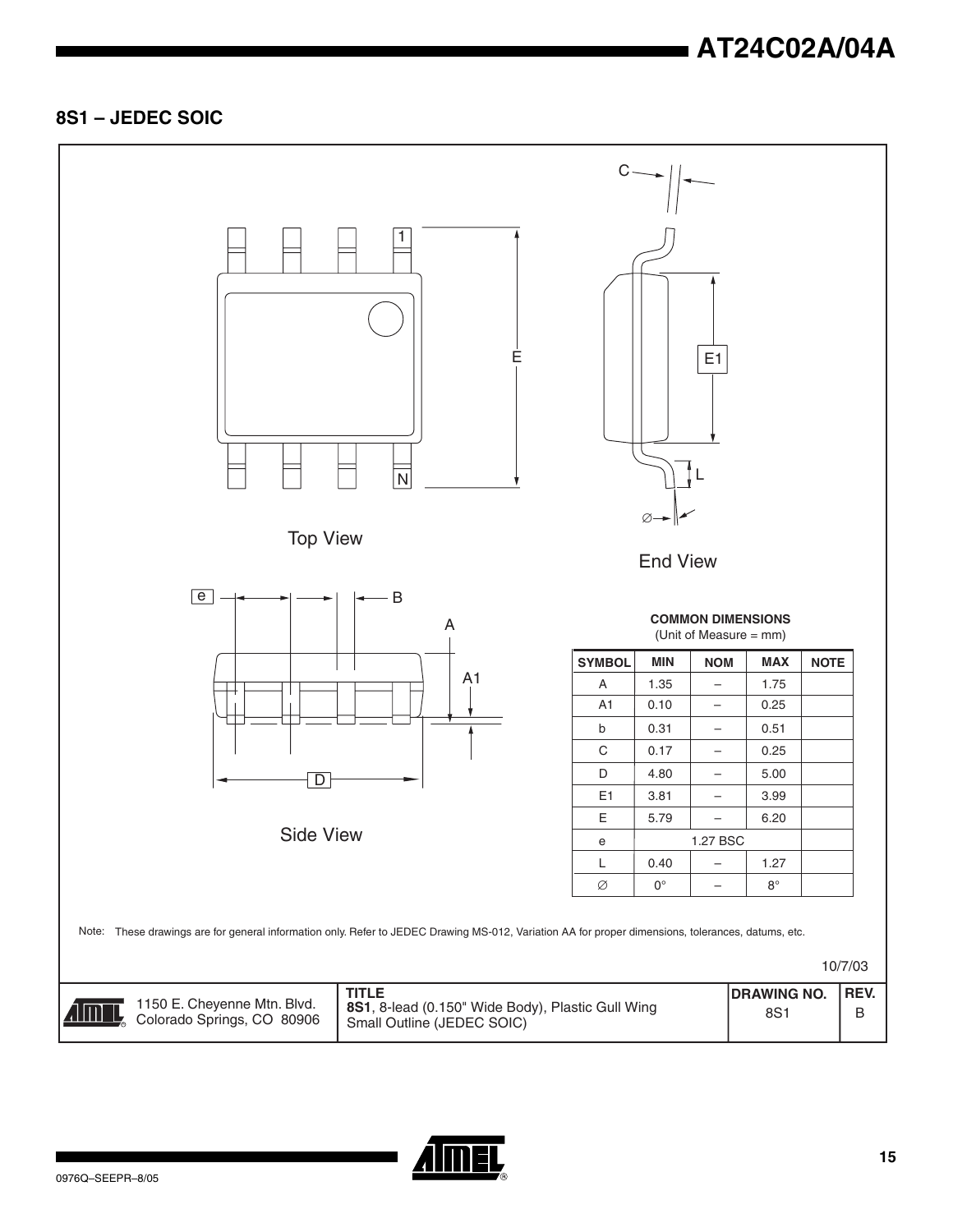

## **8A2 – TSSOP**

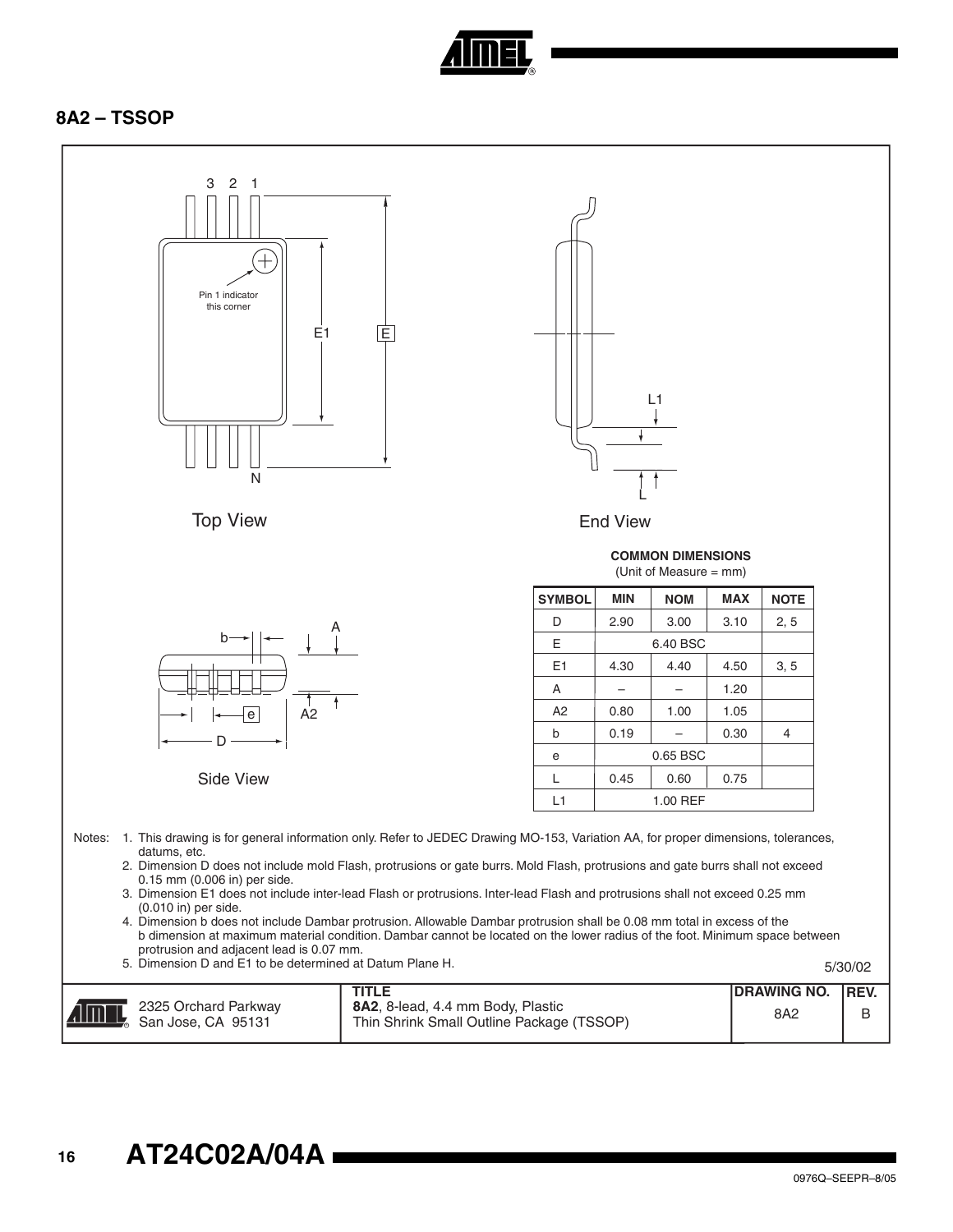## **8U3-1 – dBGA2**



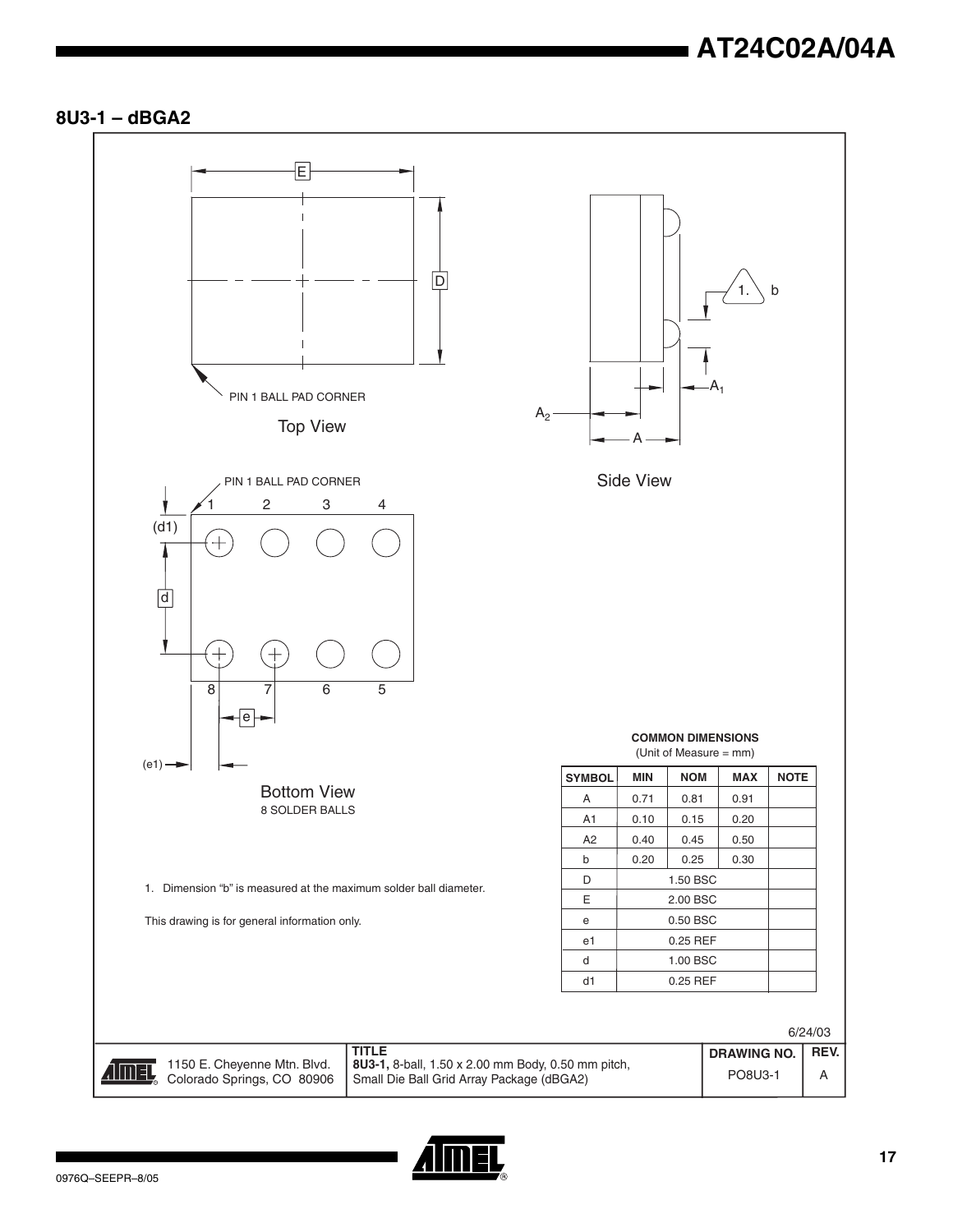

## **8Y1 – MAP**

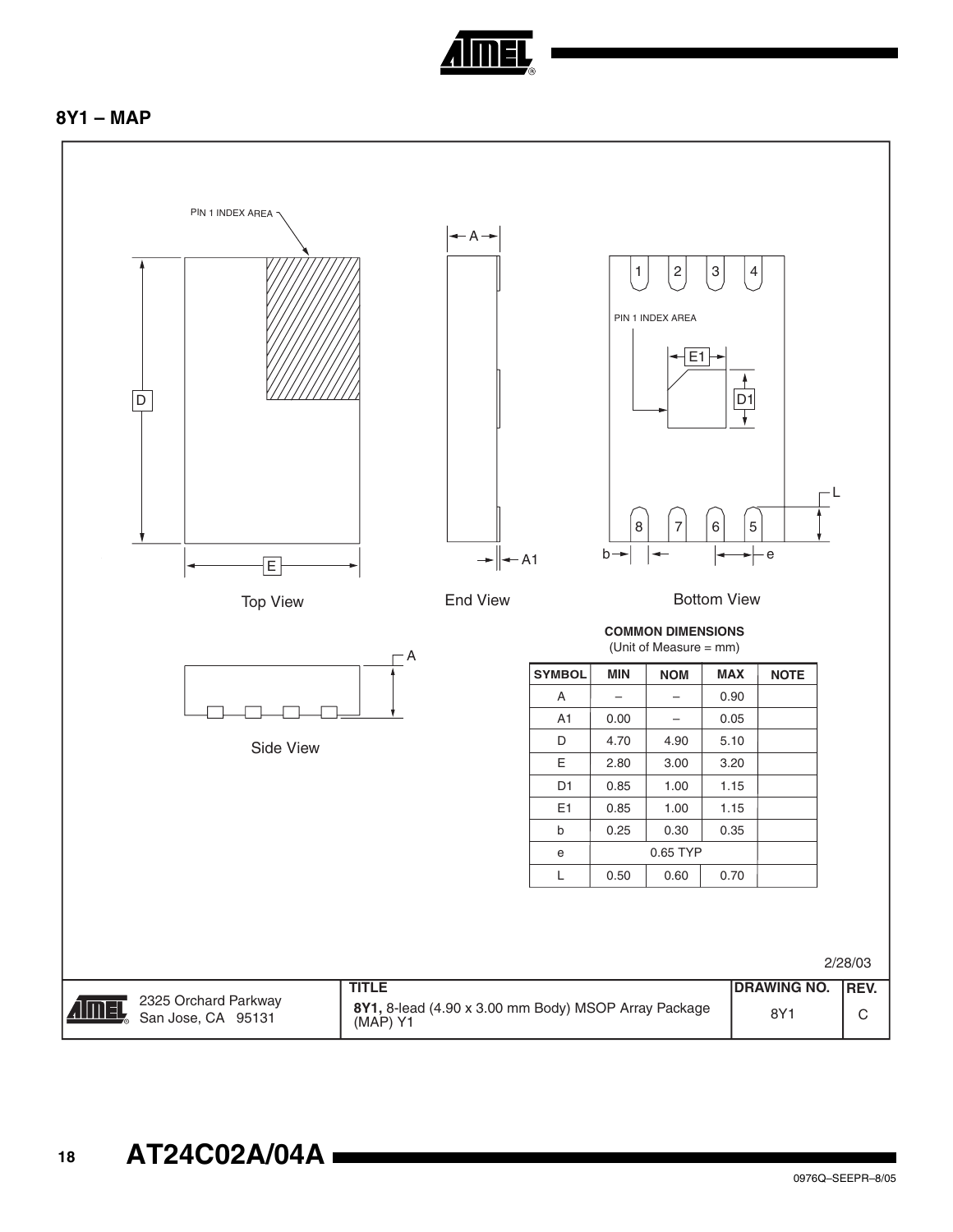